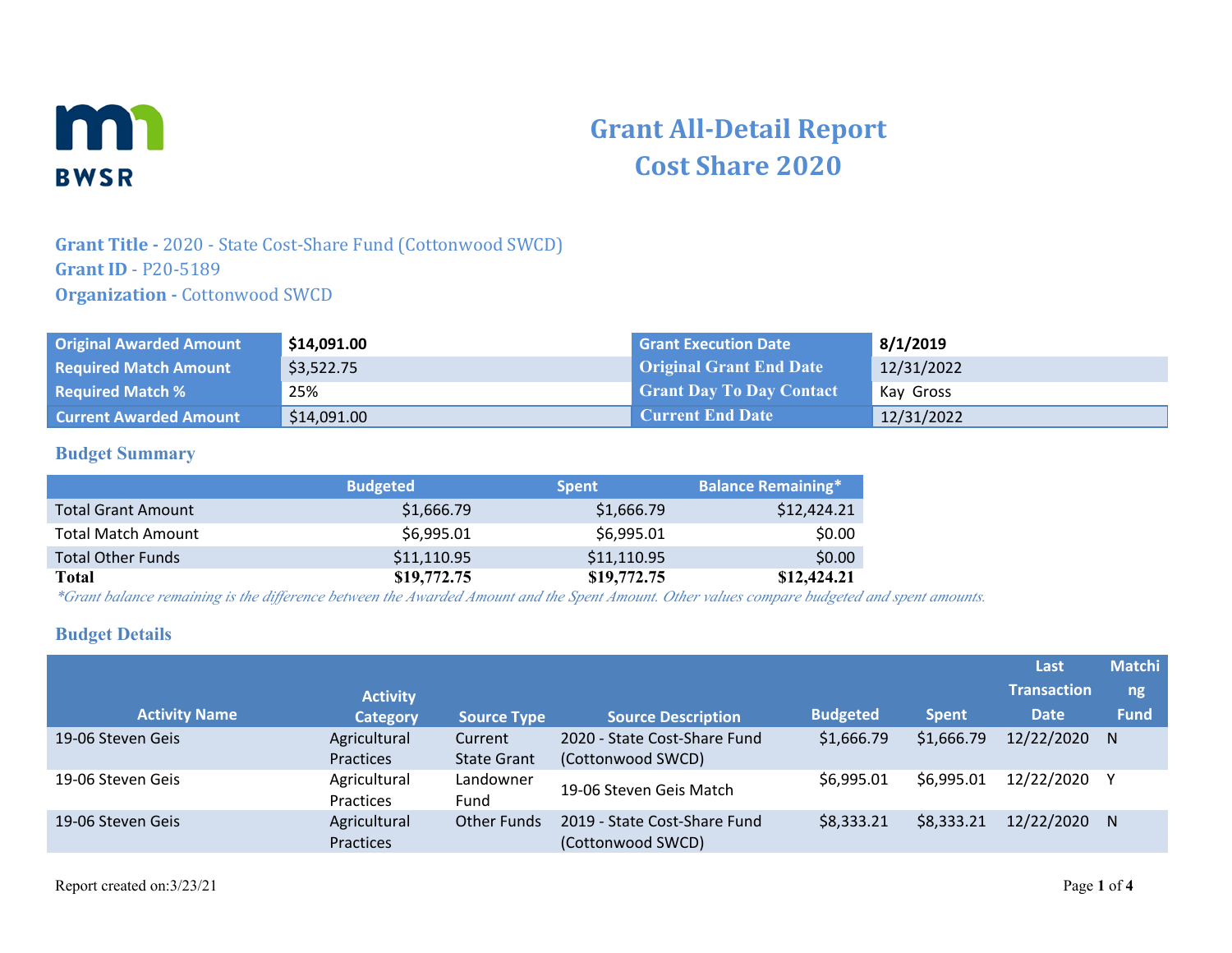|                      |                                  |               |                           |                 |              | Last               | <b>Matchi</b> |
|----------------------|----------------------------------|---------------|---------------------------|-----------------|--------------|--------------------|---------------|
|                      | <b>Activity</b>                  |               |                           |                 |              | <b>Transaction</b> | ng            |
| <b>Activity Name</b> | <b>Category</b>                  | Source Type \ | <b>Source Description</b> | <b>Budgeted</b> | <b>Spent</b> | <b>Date</b>        | Fund          |
| 19-06 Steven Geis    | Agricultural<br><b>Practices</b> | Other Funds   | Landowner match           | \$2,777.74      | \$2,777.74   | 12/31/2020         |               |

## **Activity Details Summary**

| <b>Activity Details</b>          | <b>Total Action Count</b> | <b>Total Activity Mapped</b> | <b>Proposed Size / Unit</b> | <b>Actual Size / Unit</b> |
|----------------------------------|---------------------------|------------------------------|-----------------------------|---------------------------|
| 638 - Water and Sediment Control |                           |                              | <b>COUNT</b>                | <b>COUNT</b>              |
| Basin                            |                           |                              |                             |                           |

# **Proposed Activity Indicators**

|  | <b>Activity Name</b> | <b>Indicator Name</b> | <b>Value &amp; Units</b> |  | <b>Waterbody Calculation Tool</b> | Comments |  |
|--|----------------------|-----------------------|--------------------------|--|-----------------------------------|----------|--|
|--|----------------------|-----------------------|--------------------------|--|-----------------------------------|----------|--|

## **Final Indicators Summary**

| <b>Indicator Name</b>       | <b>Total Value</b> | Unit           |
|-----------------------------|--------------------|----------------|
| <b>SOIL (EST. SAVINGS)</b>  | 15.33              | <b>TONS/YR</b> |
| <b>SEDIMENT (TSS)</b>       | 1533               | <b>TONS/YR</b> |
| PHOSPHORUS (EST. REDUCTION) | 15.33              | LBS/YR         |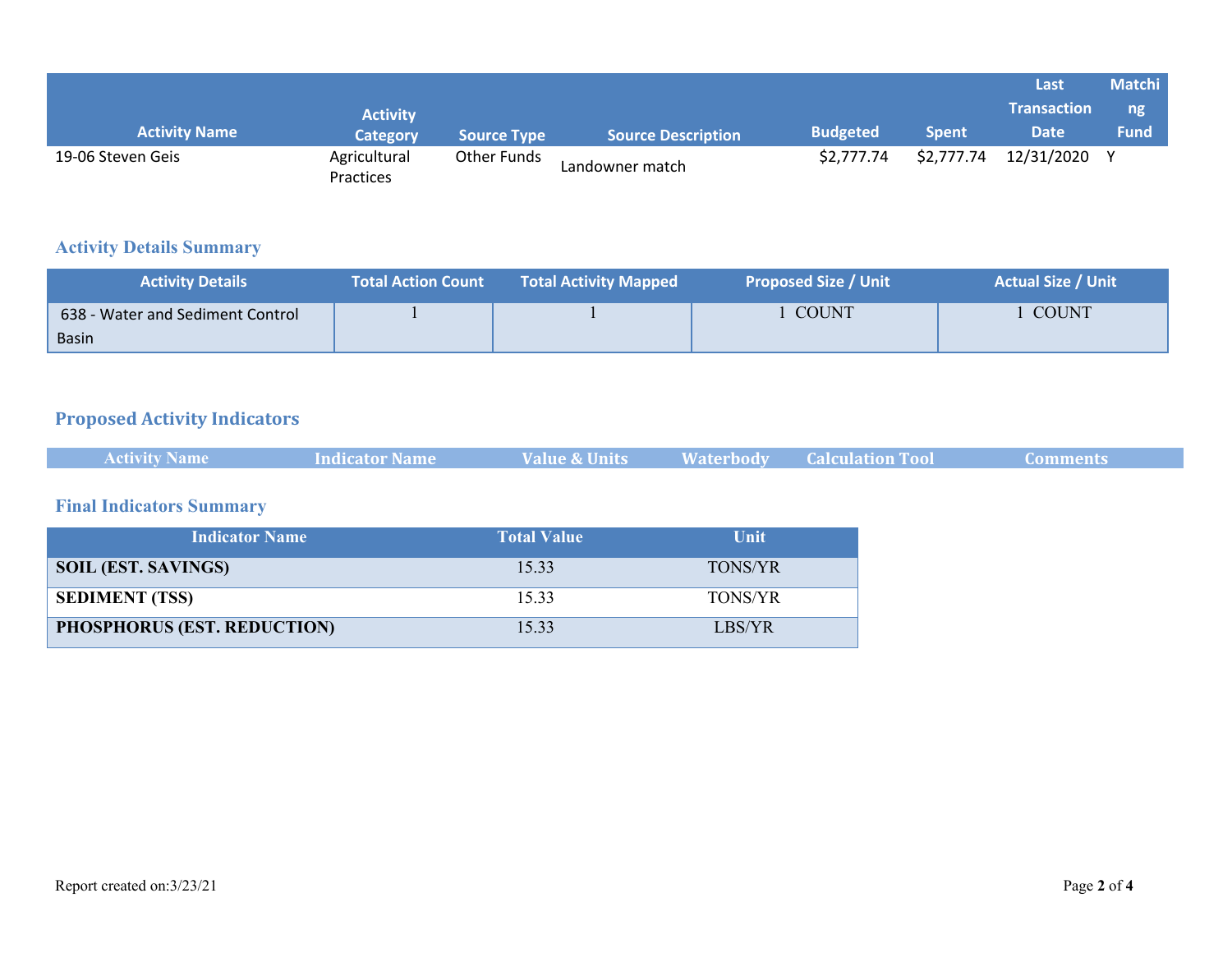## **Grant Activity**

| <b>Grant Activity - 19-06 Steven Geis</b> |                                                                                                                                                                                                                                                                                                                                                               |                 |           |  |
|-------------------------------------------|---------------------------------------------------------------------------------------------------------------------------------------------------------------------------------------------------------------------------------------------------------------------------------------------------------------------------------------------------------------|-----------------|-----------|--|
| <b>Description</b>                        | A Water and Sediment Control Basin for Steven Geis located in Germantown 35 of Cottonwood County.<br>Estimated cost of construction \$19,772.75                                                                                                                                                                                                               |                 |           |  |
| <b>Category</b>                           | <b>AGRICULTURAL PRACTICES</b>                                                                                                                                                                                                                                                                                                                                 |                 |           |  |
| <b>Start Date</b>                         | 27-Aug-20                                                                                                                                                                                                                                                                                                                                                     | <b>End Date</b> | 22-Dec-20 |  |
| <b>Has Rates and Hours?</b>               | No.                                                                                                                                                                                                                                                                                                                                                           |                 |           |  |
| <b>Actual Results</b>                     | AUGUST - DECEMBER 2020:<br>Water and Sediment Control Basin designed and installed. Main engineering assistance through Redwood SWCD and final<br>sign off by TSA.<br>COST SHARE TOTAL: \$10,000<br>FY19 C/S FUNDS: \$8,333.21<br>FY2020 C/S FUNDS: \$1,666.79<br>LANDOWNER CASH MATCH: \$9,772.75*<br>FY19: \$2,777.74 (25.0%)<br>FY2020: \$6,995.01 (80.8%) |                 |           |  |

|                                              | <b>Activity Action - 19-06 Steven Geis</b>                                          |            |                                                    |                                      |                         |                |             |
|----------------------------------------------|-------------------------------------------------------------------------------------|------------|----------------------------------------------------|--------------------------------------|-------------------------|----------------|-------------|
|                                              | <b>Practice</b>                                                                     |            | 638 - Water and Sediment Control                   | <b>Count of Activities</b>           |                         | $\mathbf{1}$   |             |
|                                              |                                                                                     |            | <b>Basin</b>                                       |                                      |                         |                |             |
|                                              | <b>Description</b>                                                                  |            | WASCB and required tile installed in Germantown 35 |                                      |                         |                |             |
|                                              | <b>Proposed Size / Units</b>                                                        |            | 1.00 COUNT                                         | Lifespan                             |                         |                | 20 Years    |
|                                              | <b>Actual Size/Units</b>                                                            |            | 1.00 COUNT                                         | <b>Installed Date</b>                |                         | 23-Nov-20      |             |
|                                              | <b>Mapped Activities</b>                                                            |            | 1 Point(s)                                         | <b>Technical Assistance Provider</b> |                         | <b>TSA</b>     |             |
| <b>Final Indicator for 19-06 Steven Geis</b> |                                                                                     |            |                                                    |                                      |                         |                |             |
| <b>Indicator Name</b>                        |                                                                                     |            | SOIL (EST. SAVINGS)                                |                                      | <b>Value</b>            | 15.33          |             |
|                                              | <b>Indicator Subcategory/Units</b><br>WATER POLLUTION (REDUCTION ESTIMATES) TONS/YR |            |                                                    | <b>Calculation Tool</b>              | <b>BWSR CALC (GULLY</b> |                |             |
|                                              |                                                                                     |            |                                                    |                                      |                         | STABILIZATION) |             |
| <b>Waterbody</b>                             |                                                                                     | Cottonwood |                                                    |                                      |                         |                |             |
| Report created on:3/23/21                    |                                                                                     |            |                                                    |                                      |                         |                | Page 3 of 4 |